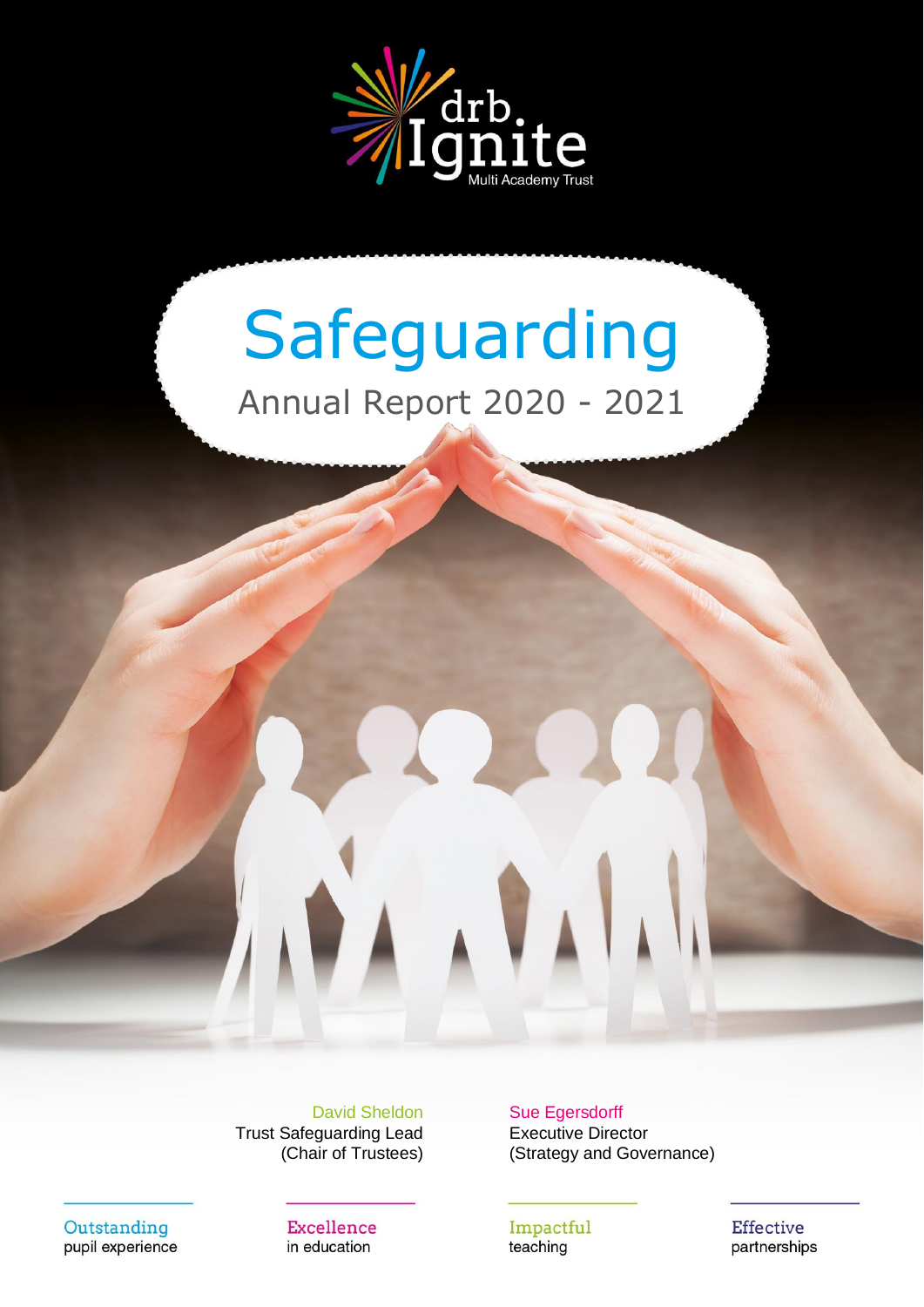# **Table of Contents**

<span id="page-1-0"></span>

| 1.  |                                                                        |
|-----|------------------------------------------------------------------------|
| 2.  |                                                                        |
| 3.  |                                                                        |
| 4.  |                                                                        |
| 5.  |                                                                        |
| 6.  |                                                                        |
| 7.  |                                                                        |
| 8.  |                                                                        |
| 9.  |                                                                        |
| 10. |                                                                        |
| 11. |                                                                        |
| 12. |                                                                        |
| 13. |                                                                        |
| 14. |                                                                        |
| 15. |                                                                        |
| 16. |                                                                        |
| 17. |                                                                        |
| 18. |                                                                        |
| 19. |                                                                        |
| 20. | Approval and review dates of relevant Trust policies and procedures 16 |
| 21. |                                                                        |
| 22. | Safeguarding Improvement Priorities for Academic Year 2021/22 18       |
| 23. |                                                                        |

Excellence in education

Impactful<br>teaching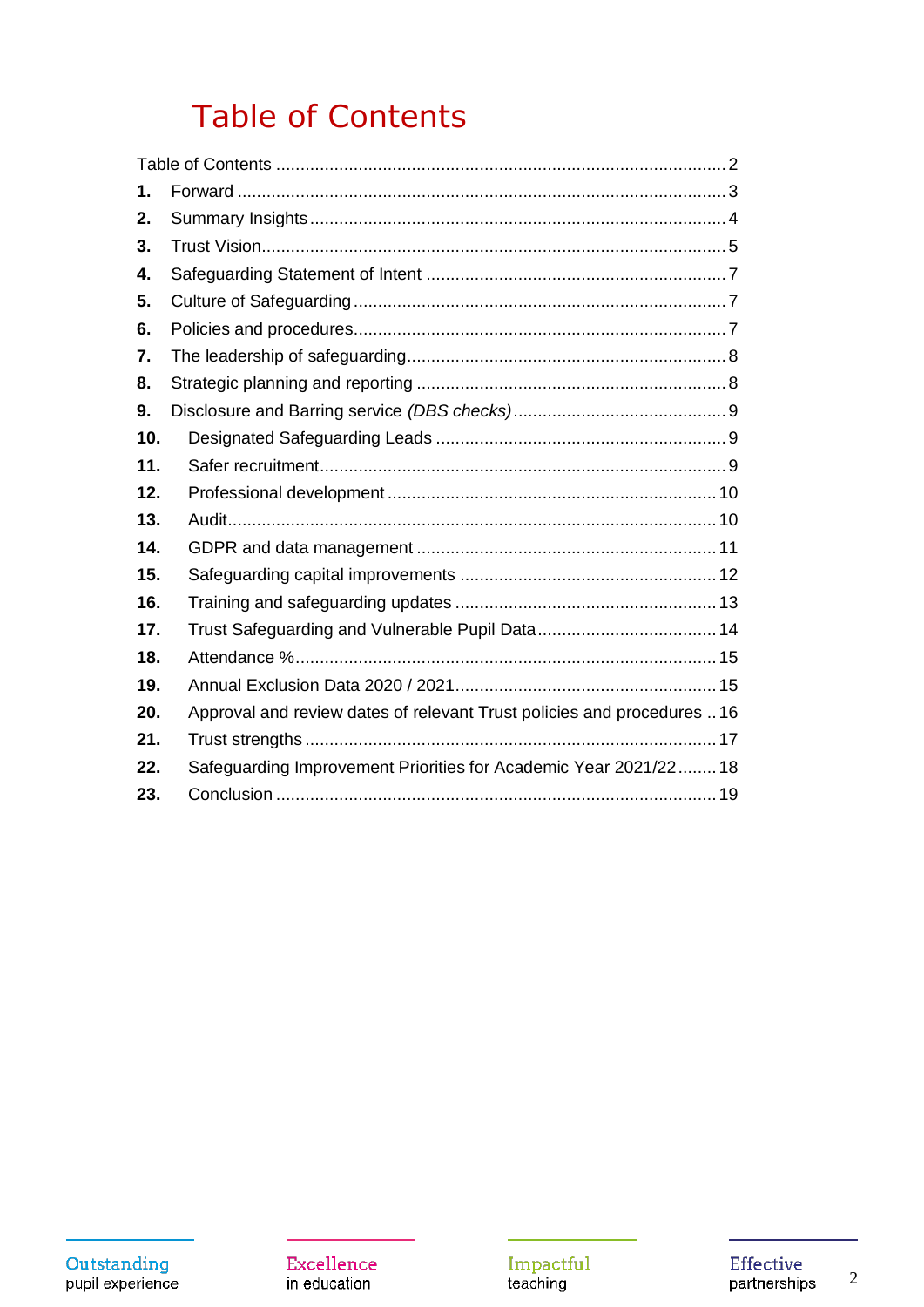### <span id="page-2-0"></span>1. Forward

Welcome to our Safeguarding Annual Report for 2020-21. This Report reflects an unprecedented year when safeguarding pupils has been at the very centre of every decision made by the Trust. The pandemic has brought with it a range of difficult challenges with pupils in and out of school. Families have been asked to home school their children on top of facing a time of anxiety and additional stress. Our staff have also been at the heart of our thinking. As public servants, they have been at the frontline from the start of the pandemic and we have been very clear about our intention to keep them as safe as possible.

I am proud of the way we have worked as one team and one Trust over the year. This has meant that our responses to covid-19 have been co-ordinated, consistent and well communicated to all stakeholders. Our strapline throughout has been:

#### *Safe environment – Safe children and families – Safe workforce*

I feel we have achieved and maintained covid-safe practices throughout and for that, I thank every staff member and the senior leaders who have led our joined -up approach.

As we return to a more normal pattern of school life, we have not allowed ourselves to become complacent. We recognise that safeguarding and promoting the welfare of children will always be a shared responsibility. Everyone who comes into contact with children and their families has a role to play in advocating for and maintaining our strong culture of safeguarding across the Trust. In order to fulfil this responsibility effectively, all our staff will continue to make sure their approach is child centred. This means that they consider, at all times, what is in the best interests of the child.

Our highly trained designated safeguarding leads play an important part in all schools and they are critical in ensuring staff have the latest up to date knowledge, are well trained and know where to turn for immediate guidance and support.

This difficult year has tested our practices and demonstrated the authenticity of our commitment to ensuring the provision of a safe environment in which all pupils can thrive and learn.

I wish to record my immense pride and thanks to our hard-working staff for their total dedication and willingness to be flexible and adaptive over the year. It is this collegiate action that has made all the difference in maintaining and strengthening our safeguarding practices and systems still further.



DSheld

 David Sheldon Trust Chair and Safeguarding Lead

Excellence in education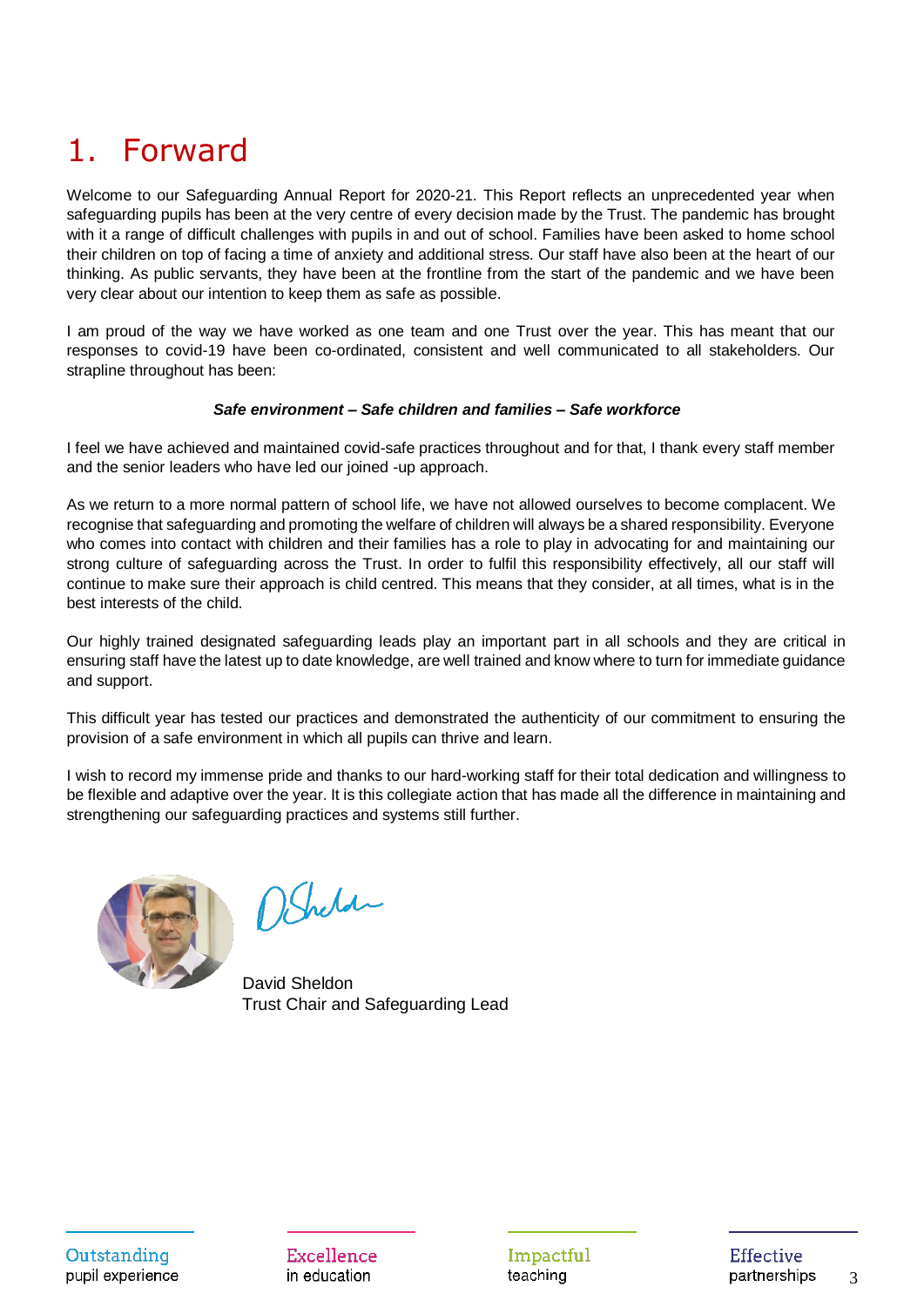

#### <span id="page-3-0"></span>2. Summary Insights

The following summary insights present a high-level overview of the impact of the pandemic over the reporting year. They have supported the setting of key safeguarding actions and priorities and have shaped the Trust's changing response to the pandemic.

- **Heightened levels of fear and insecurity**: as the virus spread across Europe in early 2020, parents became increasingly concerned for the health of their children and for their own health. Fear of the virus was widespread among both parents and staff due to the vulnerability of some of the Trust's pupils.
- **Social isolation and loneliness**: The arrival of covid-19 and the measures taken to mitigate it compounded feelings of social isolation and loneliness for many of our pupils. This was added to further where families were required to self-isolate and shield. The closure of all clubs/groups that families and pupils might normally attend e.g. brownies, cubs, sports clubs added to these feelings.
- **Reduced support for parents/carers**: Linked to the social isolation and loneliness that many families experienced was the lack of direct school support experienced by parents and carers due to the closure of schools to the majority of pupils over lockdown periods. This was especially apparent for parents of children with SEND and during the first lockdown before family support *bubbles* were permitted.
- **Anxiety and stress**: Almost all staff and parents participating in Trust surveys have mentioned stress caused by the pandemic and anxiety caused by the isolation measures taken to prevent its spread. There were a variety of reasons for such stress e.g. health concerns, family caring responsibilities, job insecurity, not being able to see family and friends etc.
- **Impact on education**: The closure of schools, to the majority of pupils, was identified in surveys and from discussions with parents as being the measure that had the biggest impact. Although parents broadly reported good experiences of communication with and support from, staff in schools, many remained concerned about the impact of the pandemic on their child's education and progress.
- **Impact on learning and development**: Teachers reported that there was a loss of learning and development for the majority of pupils although the Trust's remote education offer was strong and well received by pupils and parents. There were clear inequalities in relation to levels of parental support for home learning with some pupils receiving very limited help with home learning.
- **Support for pupils with SEND outside school**: parents commented on the mixed experience of support offered to their children regarding their development from other sources, outside of school, particularly the local authority (Dudley and Birmingham). This was a particular concern for children with social, emotional and behavioural difficulties.
- **COVID-19 - a double disadvantage for vulnerable children**: The pandemic has not caused a lack of support for the most vulnerable children e.g. those with an EHCP and/or SEND, but rather exacerbated an already bad situation in relation to the lack of services and support to adequately meet their needs and the ongoing struggle faced by parents and carers as a result.

Excellence in education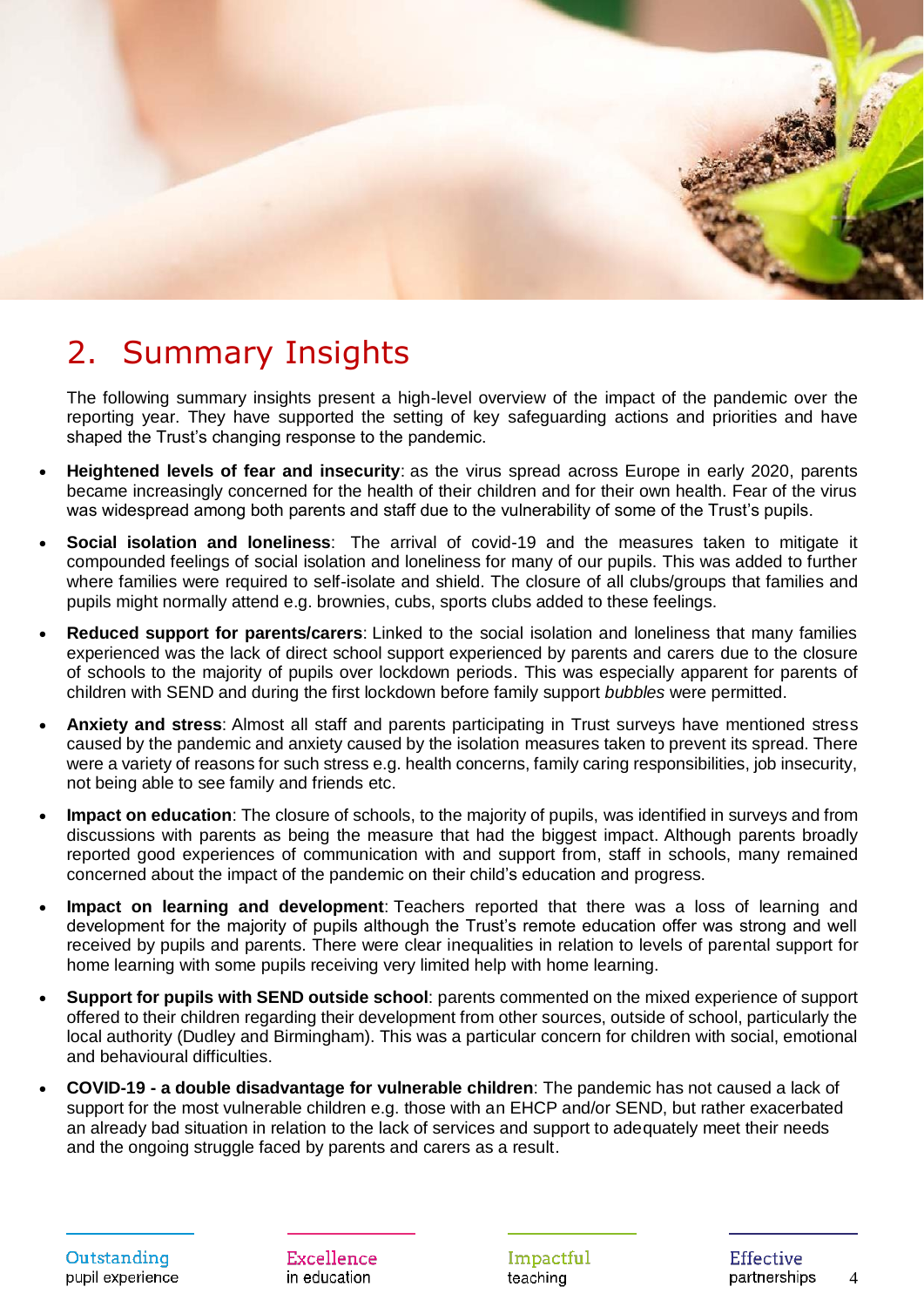### <span id="page-4-0"></span>3. Trust Vision

#### *'to ensure that all pupils achieve the highest standard of educational outcomes regardless of circumstances or background'*

The Trust has been established through a shared belief that lives can be transformed by what goes on in schools. We believe that the process of teaching and learning shapes futures. To this end our vision is to provide every child with learning experiences that excite them and give them the power to begin to shape their own lives. This includes ensuring effective safeguarding and child protection policies and practice that create a strong *culture of safeguarding* across all schools that promotes:

#### **Local Solutions**

We want our schools to reflect the diversity of their local context, taking safeguarding decisions in accordance with the needs of the children and families they serve.

#### **School Improvement Offer**

The Trust has a strong school improvement model led by the Executive Director of School Improvement and his team. We encourage Trust schools to work collaboratively to develop a rich curriculum for all pupils that includes consideration of safe practice and the diversity of children's needs.

#### **Cross Trust Collaboration**

We believe the professional knowledge and understanding of our leaders and teachers is central to effective safeguarding practice. We make the most of our internal expertise and external multi agency partnerships to build on strengths and ensure that safeguarding professional development needs are met. This helps staff feel confident about their responsibilities to safeguard children in line with the statutory requirements set out in DFE *Keeping Children Safe in Education 2020 (KCSiE).*

#### **Research and evidence informed practice**

We are constantly working to develop an outward facing Trust that actively seeks opportunities to work with other schools, teaching schools, trusts and multi-agency partners. This helps us to learn more about what makes a difference in safeguarding practice. We want all our schools to bring together reflection and action, theory, and practice in the pursuit of our *culture of safeguarding.*

#### **Geographical focus and reach**

We have established a family of primary schools in the West Midlands. These are close enough to be able to share easily and collaborate with the minimum of fuss. Our schools are situated across Birmingham and Dudley local authority areas. As a result, we work with two different multi-agency safeguarding arrangements through safeguarding partners representing the local:

- clinical commissioning group
- authorities of Dudley and Birmingham
- chief officer of police

Excellence in education

Impactful teaching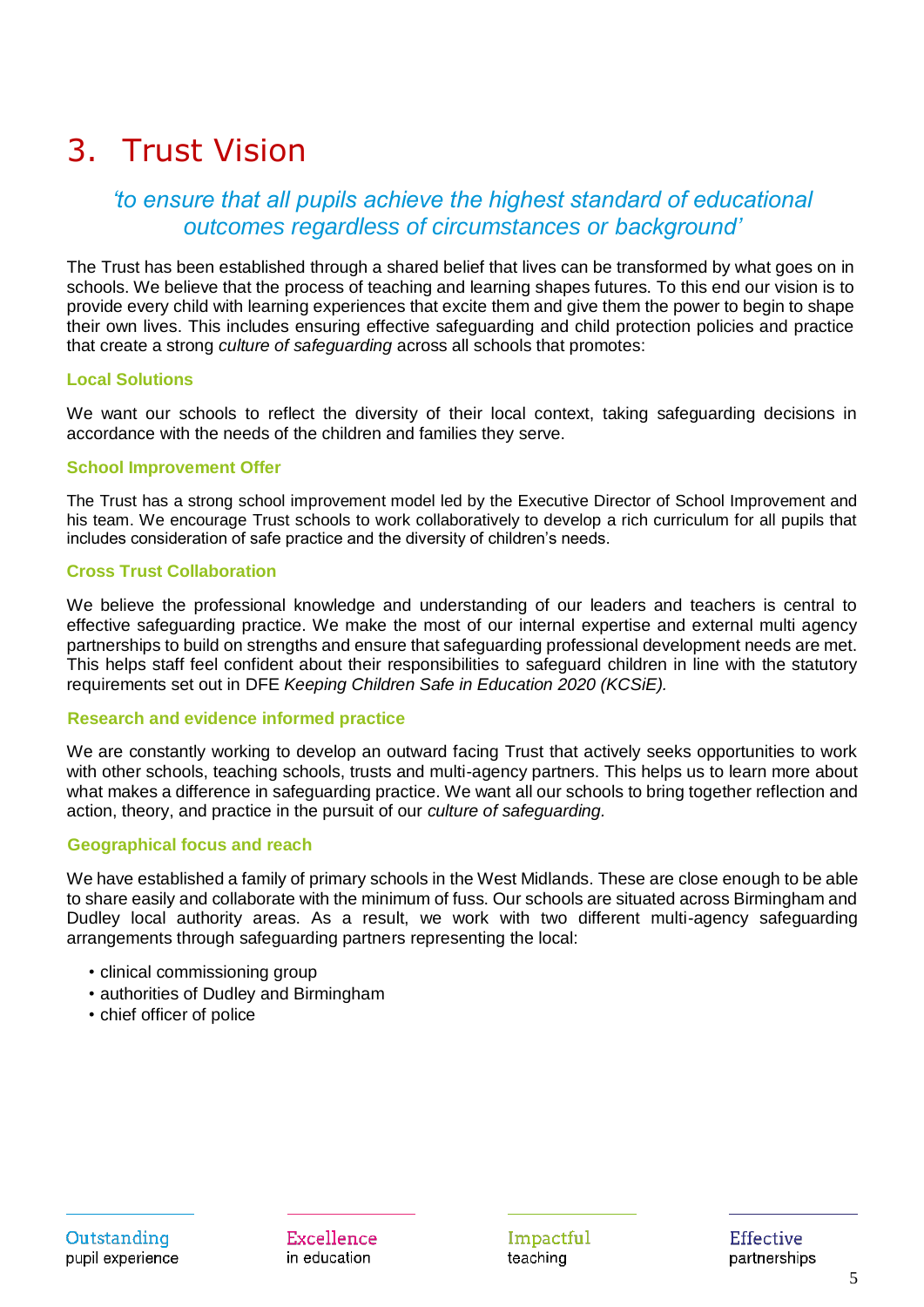

#### **Our Vision**

Our Vision is achieved by ensuring the Trust provides:



These underpinning principles support all our work and have a real significance for safeguarding and child protection too. Of particular significance is the importance of maintaining effective partnerships with multiagency colleagues, for example, social workers, mental health professionals and emergency services.

Outstanding pupil experience

Excellence in education

Impactful teaching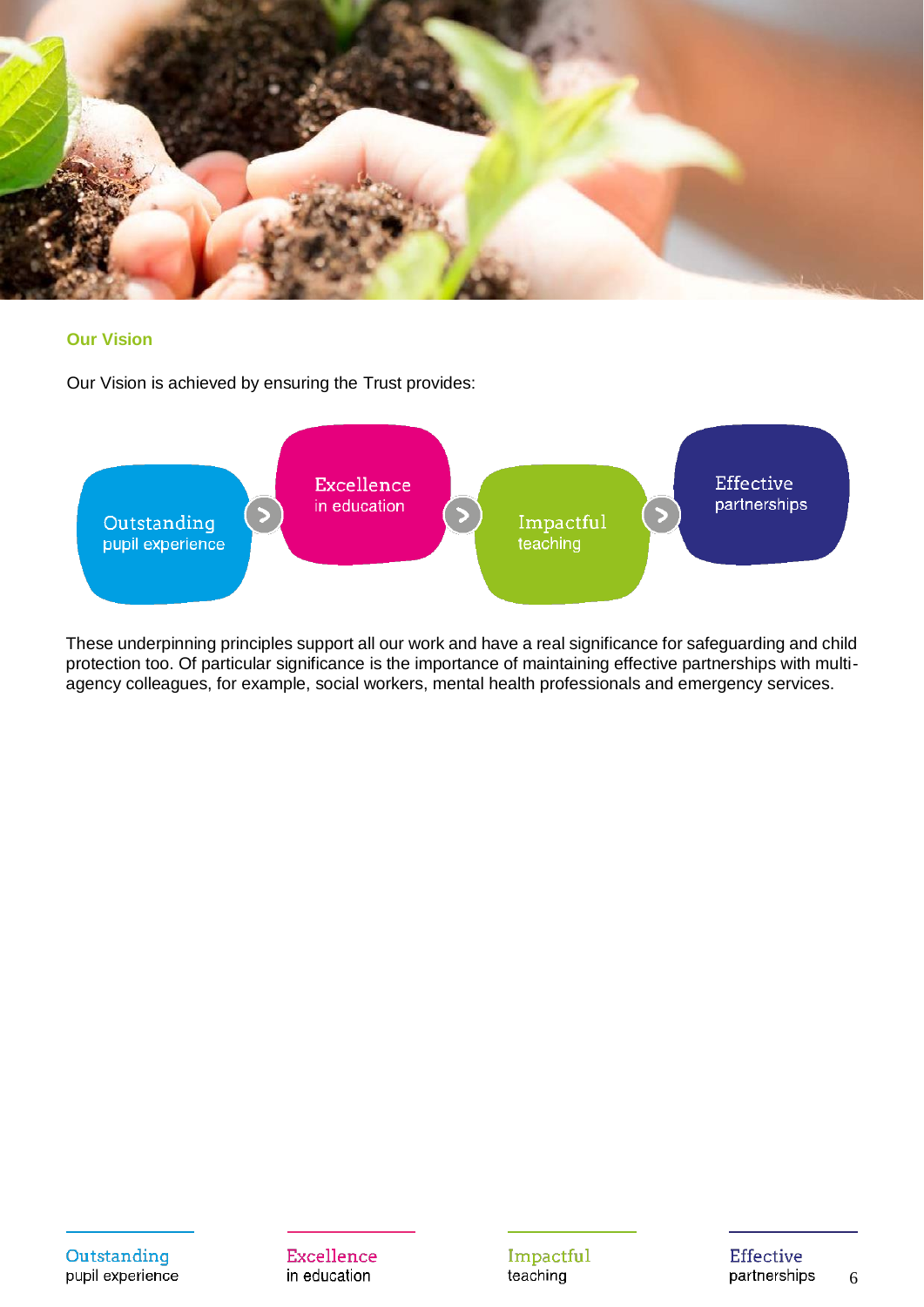# <span id="page-6-0"></span>4. Safeguarding Statement of Intent

The Trust's commitment to ensuring all pupils and adults are cared for in a safe and secure environment is achieved through maintenance of a comprehensive safeguarding system across all schools. This has been of critical importance as we have worked to respond to the dynamic situation of the pandemic which has required quick and immediate decision making and changes to planning and risk assessments. Throughout we have mapped all activity against DfE statutory guidance, **Keeping Children Safe in Education 2020** to ensure full compliance.



#### <span id="page-6-1"></span>5. Culture of Safeguarding

To strengthen our *culture of safeguarding* throughout this year as pupils have been in and out of school we have remained clear that safeguarding and promoting the welfare of children is the responsibility of everyone. Everyone who comes into contact with children and their families has a role to play. This has been critical as some pupils have been less visible to us, learning from home and present in school for only limited periods. We have used a range of approaches to maintain vigilance over all pupils and especially our most vulnerable. This has included regular keep in touch calls, online sessions with parents, close working with other multi-agency partners, careful listening to the community voice and intentional joined-up responses to the local situation.

Although the pandemic has demanded so much of our time and thinking, we have also worked to expand and improve our Trust wide approaches. This has involved increased engagement with the *Confederation of School Trusts* safeguarding briefings and training, the external commissioning of expert safeguarding support including a review of every schools' practices and use of the reporting software system *CPOMS* and an audit of the *Single Central Registers*. The governance of safeguarding has also been considered with reviews of all associated policies including safer recruitment and the introduction of a covid-19 safeguarding addendum and low levels concerns policy. We are confident that this ongoing focus meets the updated requirements set out in *Keeping Children Safe in Education (KCSiE) September 2021* and *Working Together to Safeguard Children (updated December 2020).*

### <span id="page-6-2"></span>6. Policies and procedures

All Trust child protection and safeguarding policies and procedures are up to date and in line with the statutory guidance as updated in September 2021 (**Keeping Children Safe in Education 2021)**. The policies are accessible to staff and parents through the Trust and school websites. Policies and procedures linked to child protection and safeguarding are reviewed by the Trust Board annually. Contextualised safeguarding information is available on each schools' website. This includes, for example, the names of the designated safeguarding leads and their deputies and how to raise a safeguarding concern.

Outstanding pupil experience Excellence in education

Impactful teaching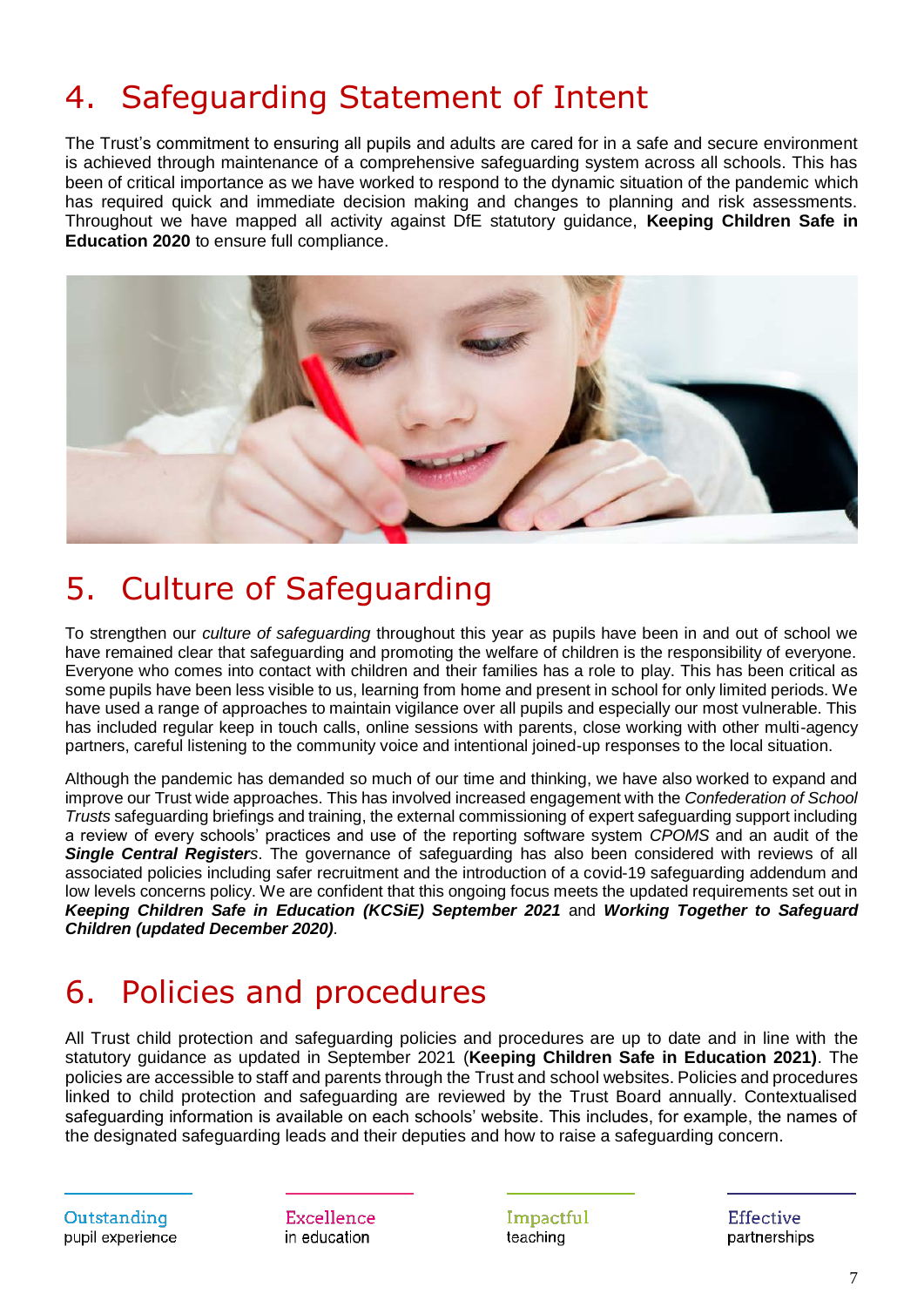# <span id="page-7-0"></span>7. The leadership of safeguarding

The Trust Board is committed to working with the *Local Safeguarding Partners* across Dudley and Birmingham and the local inter-agency procedures they have in place to ensure full compliance with duties set out in statutory legislation. As delegated by the Trust Board, David Sheldon is the *Trust Safeguarding Lead* and has oversight of the *Achievement Support and Scrutiny Sub Committee* which reports to the Board on all safeguarding issues.

Over the academic year 2020-21, he has worked alongside school safeguarding teams to progress improvements across the following areas:

- support for children's mental health and wellbeing through the pandemic
- awareness of the impact of social isolation on both children and families
- maintaining oversight of the Trust's most vulnerable pupils
- closer working arrangements with local social services colleagues
- consistency of recording processes using the Trust's CPOMS reporting system
- pupils' online safety in relation to the Trust's remote education provision
- professional development for designated safeguarding leads with a particular focus on the dynamic safeguarding pressures imposed by the pandemic

Over the year, it has not been possible to progress in any significant way, with the development of *Children's Safeguarding Boards*. Sadly, the planned July 2021 pupil led safeguarding conference for all schools had to be cancelled for a second year running. However, plans are now developing to hold the conference again in July 2022.

### <span id="page-7-1"></span>8. Strategic planning and reporting

The Trust Board continues to have a work-strand for child protection and safeguarding in its annual *Roadmap* and longer-term *Strategy Plan One Trust One Organisation 2021-24*. This forms work-strand 1 of the Trust's Strategy Plan. Throughout the Reporting Year, child protection and safeguarding has remained a fixed agenda item at all Trustee meetings and sub-committee meetings including the monthly emergency trustee meetings held at the height of the pandemic.

Each change in government pandemic guidance to schools has been responded to immediately by trustees and executive leaders with all updates recorded through the Trust's covid management suite of documentation. Over the Reporting Year this has involved regular updates to the Trust's:

- Covid-19 Policy
- Covid-19 Risk Assessment
- Covid-19 Safeguarding Addendum
- Behaviour Addendum
- Low Level Concerns Policy
- Infection Control Policy
- Outbreak Management Plan
- **SEND Policy**
- Remote Education Plan
- Strategic Risk Register

Excellence in education

Impactful teaching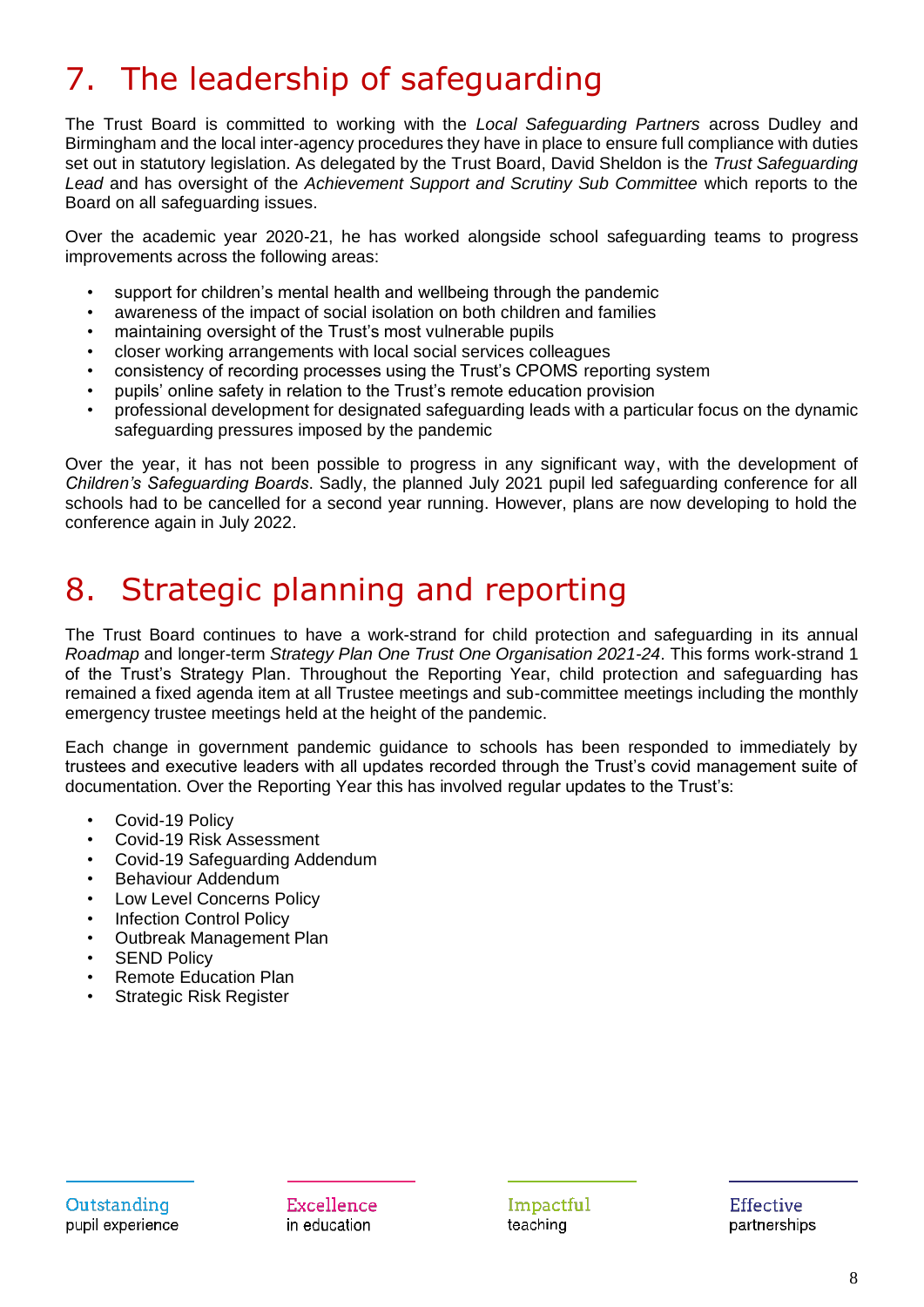### <span id="page-8-0"></span>9. Disclosure and Barring service *(DBS checks)*

The Trust has continued to meet statutory requirements in relation to Disclosure and Barring Service checks and safer recruitment practices. All staff, members, trustees and volunteers are required to undergo an *enhanced DBS check* prior to employment or engagement. The *Single Central Record (SCR)* registers all safer recruitment checks and details of DBS. Over the Reporting Year, the Trust has refreshed both its *DBS* and *Safer Recruitment Policy* and procedures. Both have been evaluated and approved by an externally commissioned safeguarding expert.

#### <span id="page-8-1"></span>10. Designated Safeguarding Leads

Trustees have ultimate responsibility for the Trust's safeguarding policy and practice. At school level, this responsibility is overseen individual headteachers and by the *Executive Director for School Improvement* and the *Headteacher of the Oval School* who have Trust wide accountability. Senior Trust leaders work closely alongside headteachers and designated safeguarding leads through regular briefings and meetings, all of which have been held using Microsoft Teams over the reporting year.

The Trust continues to have a strong team of designated safeguarding leads and deputies who have formed an impressive Trust team over the period of the pandemic. They are clear about their role and have received additional time over the year time to carry out the duties of their post. The additional workload, related in particular to the safeguarding needs of our most vulnerable pupils, has been significant as have the extensive aspects of family support that have required effective multi-agency responses.

#### <span id="page-8-2"></span>11.Safer recruitment

Over the reporting year a full review of all recruitment practices has been completed. This has been extended to the recruitment processes for trustees and members. The revised policies and procedures have been evaluated by an external safeguarding expert to ensure their fitness for purpose.

This is an ongoing and vital part of creating a safe and positive environment and maintaining a commitment to keeping pupils safe from harm. The Trust and its schools are confident that they have acted responsibly in making decisions about the suitability of prospective employees based on checks and evidence, including criminal record checks, DBS checks, barred list checks and prohibition checks, together with references and interview information.

Excellence in education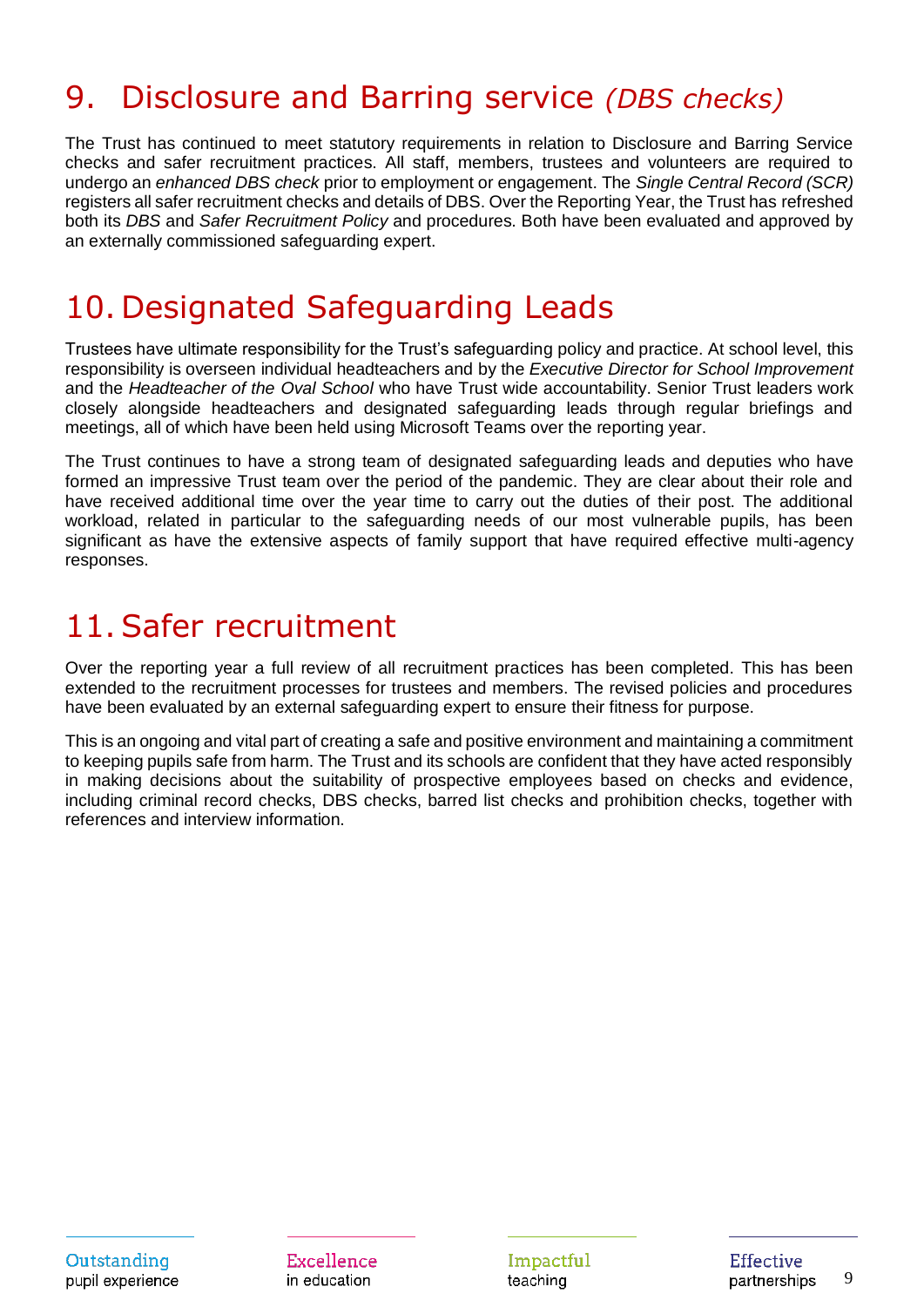### <span id="page-9-0"></span>12. Professional development

All staff, trustees and members have continued to complete annual on-line safeguarding training in line with the latest KCSiE requirements. In addition, staff are provided annually with copies of policies and the updated KCSiE Part one (or Annex A). Training is regularly updated and supplemented with relevant updates, for example, via email, e-bulletins and staff meetings to provide all staff with relevant skills and knowledge to safeguard children effectively.

All staff are aware of their *local early help process* and understand their role in it. This includes awareness of the process for making referrals to children's social care and for statutory assessments under the Children Act 1989, especially section 17 (children in need) and section 47 (a child suffering, or likely to suffer, significant harm) that may follow a referral, along with the role they might be expected to play in such assessments.

All staff are also aware of what to do if a child tells them he/she is being abused, exploited, or neglected. Staff know how to manage the requirement to maintain an appropriate level of confidentiality. They are able to reassure pupils that they are being taken seriously and that they will be supported and kept safe.

In addition to this universal training, designated safeguarding leads and deputies have continued to access regular professional development to provide them with the knowledge and skills required to carry out their specific role. This has been provided both internally and externally through multi-agency partnerships.

# <span id="page-9-1"></span>13.Audit

Over the year, the Trust has maintained its *safeguarding audit checklist* to assure that safeguarding systems and processes are working. This has been expanded to include the specific child protection and safeguarding risks that have surfaced as a direct result of the pandemic and the constantly fluctuating patterns of school attendance that have occurred as a result of the various lockdown and self-isolation requirements of the last twelve months.

Over the year external safeguarding experts have been commissioned to conduct specific evaluative tasks:

- Safeguarding Audit at each Trust school
- Review of Trust and schools' *Single Central Record* and monitoring processes including use of the *KEY Single Central Record Checklist*
- Review of use of Trust's online reporting system, *Child Protection Online Management System* (CPOMS)
- Review and evaluation of each school's Covid-19 Risk Assessment and Outbreak Management planning.

Excellence in education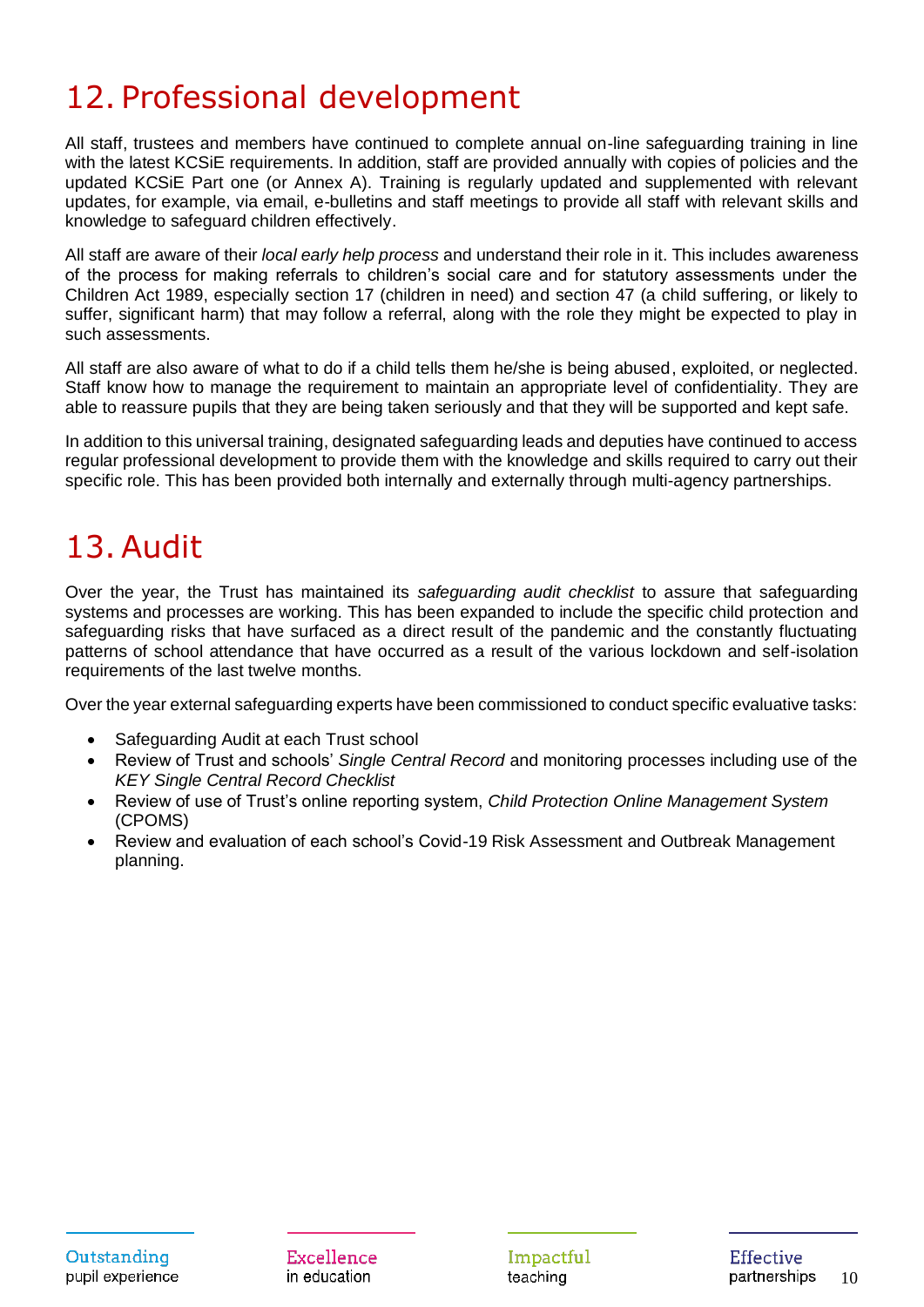# <span id="page-10-0"></span>14. GDPR and data management

The Trust continues to make robust progress in ensuring the safe, secure and legal sharing of safeguarding information both internally and externally. We recognise that this is essential for keeping children safe and ensuring they receive the support they need promptly.

The Trust follows the H.M. Government practitioner guidance for safe information sharing for those providing services to children, young people, parents and carers. This guidance can be accessed through the following link:

[https://assets.publishing.service.gov.uk/government/uploads/system/uploads/attachment\\_data/file/7215](https://assets.publishing.service.gov.uk/government/uploads/system/uploads/attachment_data/file/721581/Information_sharing_advice_practitioners_safeguarding_services.pdf) [81/Information\\_sharing\\_advice\\_practitioners\\_safeguarding\\_services.pdf](https://assets.publishing.service.gov.uk/government/uploads/system/uploads/attachment_data/file/721581/Information_sharing_advice_practitioners_safeguarding_services.pdf)

We follow the principles highlighted in the document for effective information sharing:

- Necessary and proportionate
- **Relevant**
- **Adequate**
- **Accurate**
- **Timely**
- **Secure**
- Well recorded

The strengthening of the Trust's IT support infrastructure over the reporting year has been instrumental in improving the capacity and capability to respond safely and with pace. The recording of information using the *Child Protection Online Management System (CPOMS*) safeguarding software has also improved the Trust's ability to benchmark and compare school performance and identify areas of strength and required improvement.

Excellence in education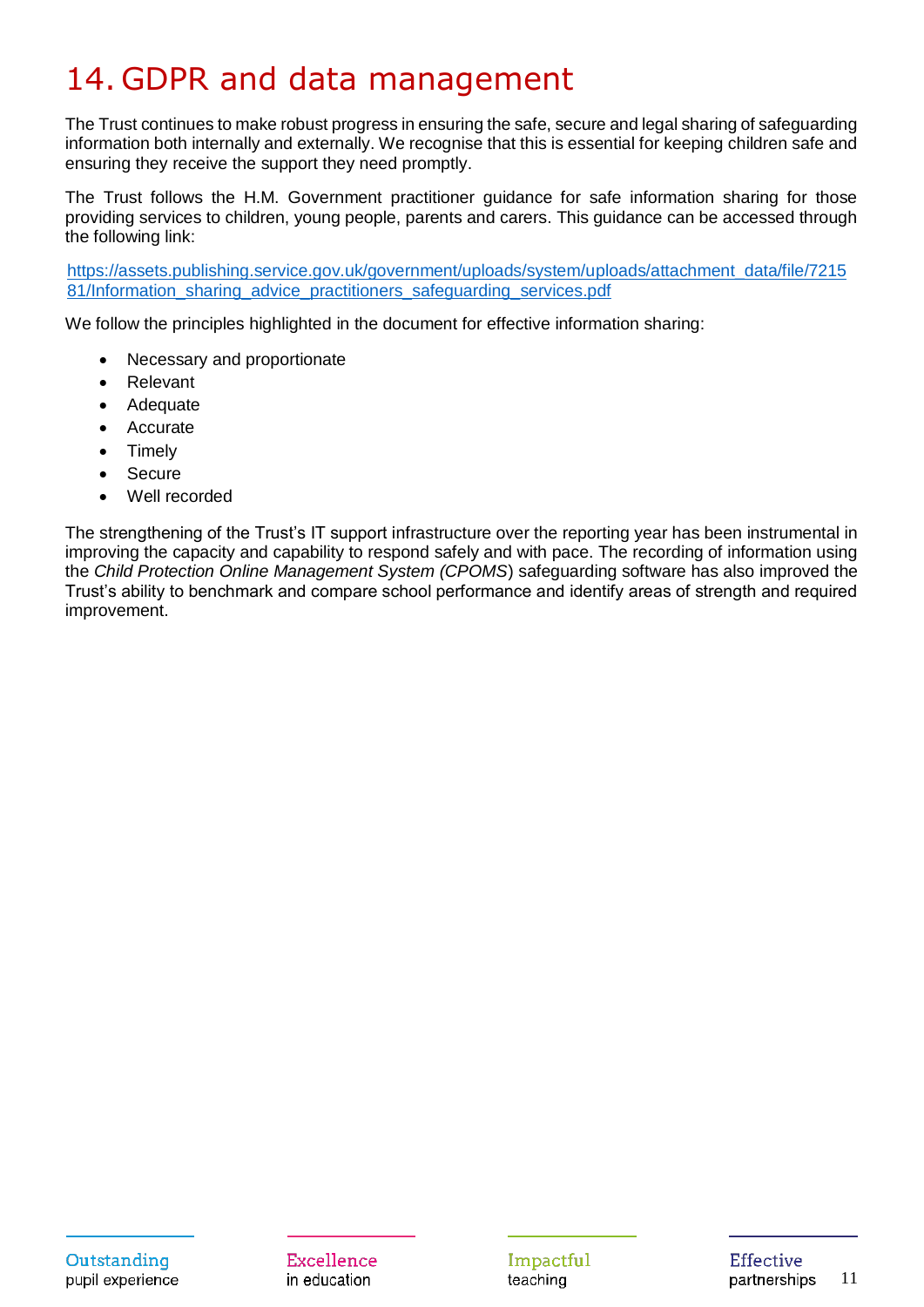### <span id="page-11-0"></span>15.Safeguarding capital improvements

The planning and maintenance of safe working and learning environments has dominated thinking throughout the reporting year. The provision of a remote education offer, prevention resources, additional cleaning costs and PPE equipment have continued to be a significant expenditure. The additional annual cost across all schools from has been recorded at over £150K.

This has been augmented by the need for supply staff to cover for teachers and support staff who have been ill or required too self-isolate. The increased use of supply staff has been a potential safeguarding risk, and this has been noted and monitored at school and Trust level.

Despite the challenges of the pandemic, the following safeguarding capital works have also been completed over 2020-21.

These improvements ensure all sites continue to be as covid-safe as possible and secure for both pupils and staff.



| <b>Bromley Pensnett</b>     | Installation of controlled vehicle and pedestrian access gates                                                       |  |  |  |  |  |
|-----------------------------|----------------------------------------------------------------------------------------------------------------------|--|--|--|--|--|
| <b>Hob Green</b>            | Installation of additional security fencing                                                                          |  |  |  |  |  |
|                             | Installation of entrance gate CCTV systems and intercom                                                              |  |  |  |  |  |
| Jervoise                    | Reconfiguration of security fencing and installation of additional fob<br>access and gate intercom systems           |  |  |  |  |  |
|                             | Replacement of vehicle access gate motors, controls and intercom                                                     |  |  |  |  |  |
|                             | Repairs to MUGA soft play to remove tripping hazards                                                                 |  |  |  |  |  |
| <b>Princethorpe Schools</b> | Completed shared reception area                                                                                      |  |  |  |  |  |
|                             | Installation of reception area CCTV and enhanced security fencing                                                    |  |  |  |  |  |
| The Oval                    | Replacement of CCTV recording unit                                                                                   |  |  |  |  |  |
| Wychall                     | Removal of defective playground equipment and raised tree roots.<br>Re-surfaced year 6 playground area on completion |  |  |  |  |  |
|                             | Replaced access controls and three new external doors to improve<br>security arrangements                            |  |  |  |  |  |

Outstanding pupil experience Excellence in education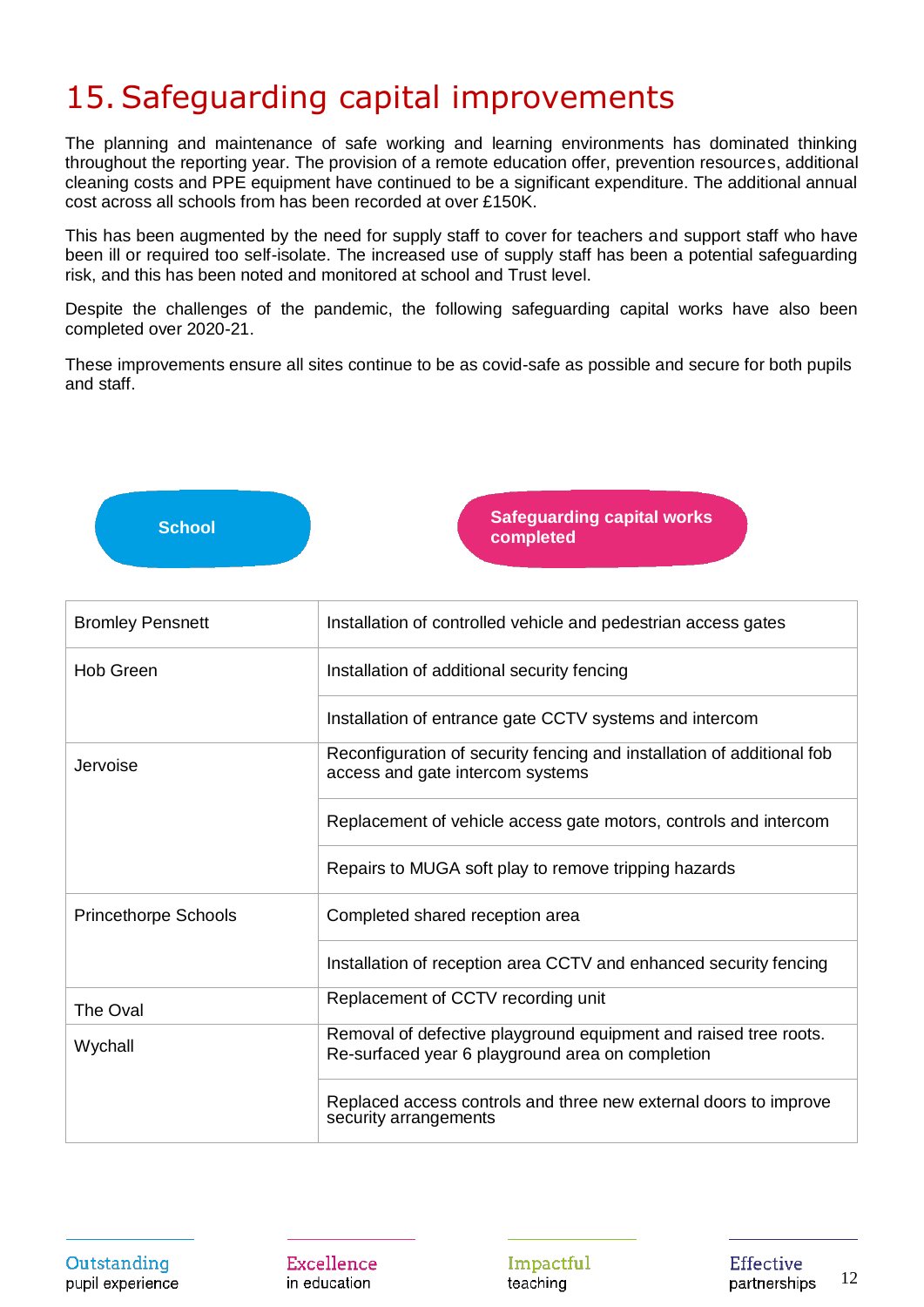# <span id="page-12-0"></span>16. Training and safeguarding updates

| <b>Role</b>                                                      | <b>Number</b><br>of people        | Date of<br>training | Course<br>attended                                                                                                                                            |
|------------------------------------------------------------------|-----------------------------------|---------------------|---------------------------------------------------------------------------------------------------------------------------------------------------------------|
| Trustees and teaching staff                                      | Trust workforce<br>and trustees   | Ongoing             | Full access to The Key's<br>Safeguarding<br><b>Training Centre</b><br><b>Preparation for KCSIE</b><br>2021<br>Induction to<br>Safeguarding - online<br>course |
| <b>Trustees</b>                                                  | All                               | Various             | Covid-19 Briefings x 3<br><b>KCSIE 2021</b><br>powerpoint<br>presentation                                                                                     |
| <b>Trustees and Trust</b><br>Workforce                           | All                               | Ongoing             | The Key's<br><b>Safeguarding Training</b><br>Centre - 2020/21<br>e-learning INSET Pack                                                                        |
| <b>Trust Annual Children's</b><br><b>Safeguarding Conference</b> | All schools<br>represented        | <b>July 2021</b>    | Postponed to July 2022<br>due to pandemic                                                                                                                     |
| <b>Termly DSL Forum</b>                                          | <b>DSLs from all</b><br>schools   | Ongoing             | Completion of<br>Safeguarding 175<br>Audit                                                                                                                    |
| <b>Termly Inclusion Forum</b>                                    | <b>SENCOs from all</b><br>schools | Ongoing             | Implementing common<br>procedures and best<br>practice for children<br>with SEND                                                                              |

Outstanding<br>pupil experience

Excellence in education

Impactful<br>teaching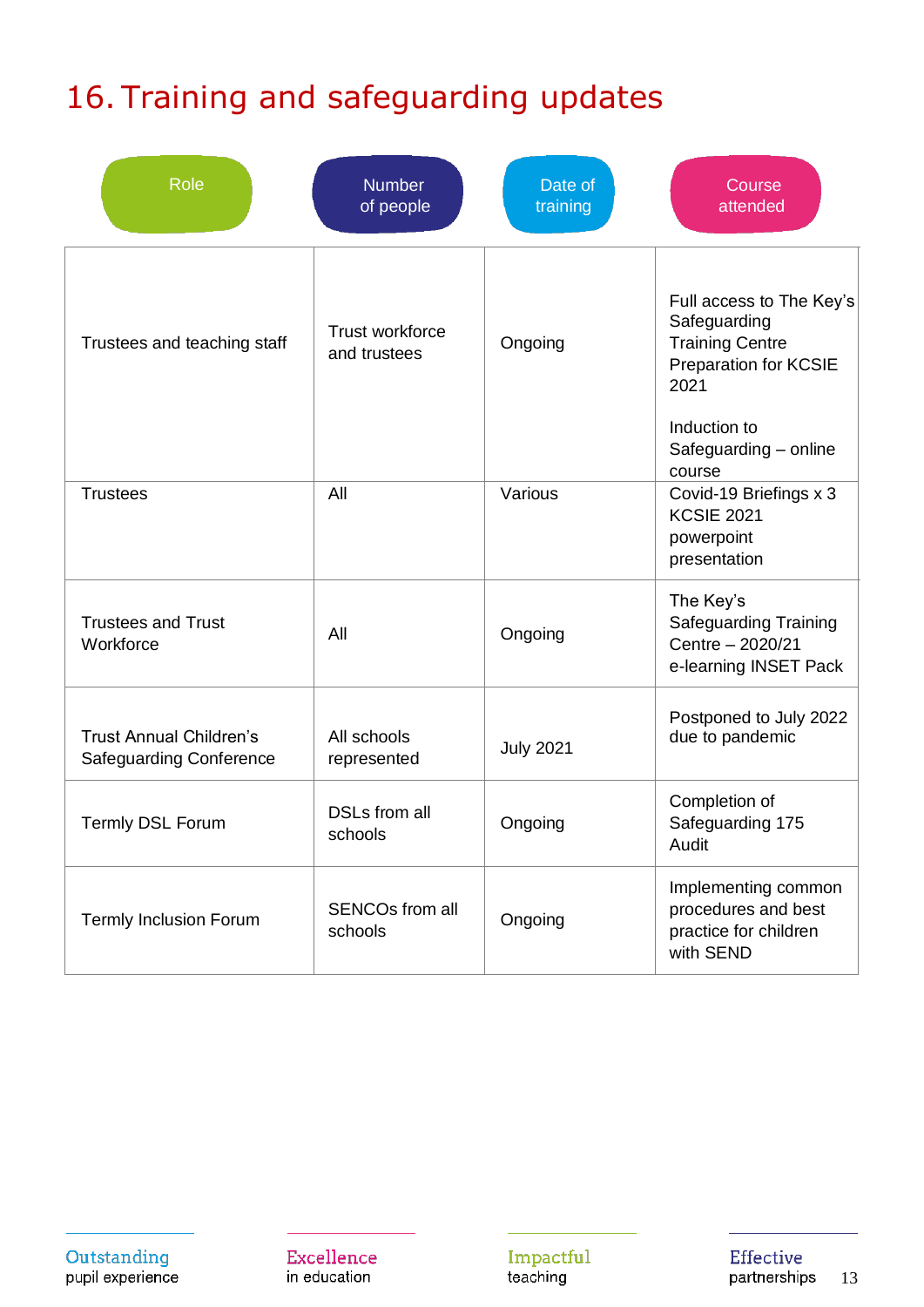# <span id="page-13-0"></span>17.Safeguarding and Vulnerable Pupil Data

| Audit Spring 2021 (data taken from Section 175<br>Safeguarding Audit)                                                                                                                                                      | Audley         | Beechwood   | Bromley Pensnett | Hob Green      | Jervoise       | Princethorpe   | っ<br>Princethorpe | The Oval       | Wychall        |
|----------------------------------------------------------------------------------------------------------------------------------------------------------------------------------------------------------------------------|----------------|-------------|------------------|----------------|----------------|----------------|-------------------|----------------|----------------|
| Number of racist incidents recorded within each school                                                                                                                                                                     | 8              | $\Omega$    | $\overline{7}$   | 1              | 1              | $\Omega$       | 9                 | 6              | $\overline{6}$ |
| Number of homophobic incidents recorded within each<br>school                                                                                                                                                              | $\overline{7}$ | 0           | $\Omega$         | $\Omega$       | 3              | $\Omega$       | 8                 | 5              | 3              |
| Number of children with a Child Protection or Child in Need<br>Plan                                                                                                                                                        | 17             | 5           | 13               | 3              | 8              | 4              | 5                 | 13             | 17             |
| Number of Looked after Children                                                                                                                                                                                            | $\overline{2}$ | 0           | 1                | 4              | $\overline{2}$ | 4              | 5                 | $\overline{2}$ | $\overline{4}$ |
| Number of privately fostered children                                                                                                                                                                                      | $\Omega$       | $\Omega$    | $\Omega$         | $\Omega$       | $\mathbf 0$    | $\overline{c}$ | 0                 | $\Omega$       | $\mathbf{1}$   |
| Number of young carers                                                                                                                                                                                                     | $\mathbf{1}$   | $\Omega$    | $\Omega$         | $\mathbf{1}$   | $\mathbf 0$    | 0              | 1                 | $\mathbf 0$    | 0              |
| Number of positive hits from online monitoring systems that<br>have caused concern and required action                                                                                                                     | 26             | 8           | 5                | $\mathbf 0$    | 3              | 0              | $\Omega$          | 6              | 19             |
| Allegations made against staff                                                                                                                                                                                             | $\mathbf 0$    | $\mathbf 0$ | $\overline{c}$   | $\mathbf 0$    | $\mathbf 0$    | 0              | $\mathbf 0$       | $\mathbf 0$    | 1              |
| Reported bullying incidents                                                                                                                                                                                                | 3              | 0           | 8                | $\mathbf 0$    | $\mathbf{1}$   | 0              | $\mathbf 0$       | $\mathbf 0$    | 6              |
| Reported on-line safety incidents                                                                                                                                                                                          | $\mathbf 0$    | $\mathbf 0$ | 5                | $\mathbf 0$    | 2              | 0              | 0                 | $\overline{7}$ | 0              |
| Number of extremist concerns                                                                                                                                                                                               | $\mathbf{1}$   | $\Omega$    | $\mathbf 0$      | $\mathbf 0$    | $\mathbf 0$    | 0              | $\Omega$          | $\mathbf 0$    | $\mathbf{1}$   |
| Number of female genital mutilation concerns                                                                                                                                                                               | $\mathbf 0$    | $\Omega$    | $\mathbf 0$      | $\mathbf 0$    | $\mathbf 0$    | 0              | 0                 | $\mathbf 0$    | 0              |
| Number of children on roll including nursery                                                                                                                                                                               | 879            | 194         | $\overline{243}$ | 287            | 210            | 202            | 233               | 628            | 386            |
| Number of children identified as vulnerable (i.e. pupil welfare<br>concerns, child with protection and child in need plans,<br>episodes of multi-agency working (from within the school or<br>involving external partners) | 184            | 43          | 31               | 52             | 27             | 36             | 83                | 160            | 61             |
| Of the total number of vulnerable children (above), for how<br>many was a Request for Support completed and submitted<br>to either Dudley or Birmingham.                                                                   | 36             | 1           | 11               | 17             | 3              | $\overline{2}$ | 16                | 45             | 17             |
| Number of Request for Support forms accepted to receive a<br>service from Dudley or Birmingham.                                                                                                                            | 20             | 12          | $\overline{7}$   | 15             | 4              | 1              | 16                | 33             | 10             |
| Number of children identified as vulnerable receiving school-<br>based early help intervention                                                                                                                             | 120            | 18          | 31               | 19             | 27             | 21             | 40                | 80             | 24             |
| Number of vulnerable children for whom a multi-agency early<br>help assessment & family support plan has been initiated &<br>registered with the early help teams in Dudley and<br>Birmingham                              | $\mathbf 0$    | 10          | 15               | 12             | 1              | $\mathbf{1}$   | $\Omega$          | 20             | 14             |
| Number of families disengaging or refusing support<br>(recorded is the number of children affected)                                                                                                                        | 22             | 9           | 15               | $\overline{4}$ | 1              | 8              | $\overline{2}$    | $\overline{7}$ | $\overline{4}$ |
| Number of children identified as vulnerable who are pupils<br>with disabilities/special educational needs                                                                                                                  | 60             | 13          | 12               | 22             | 14             | 29             | 36                | 67             | 9              |

Outstanding pupil experience

Excellence in education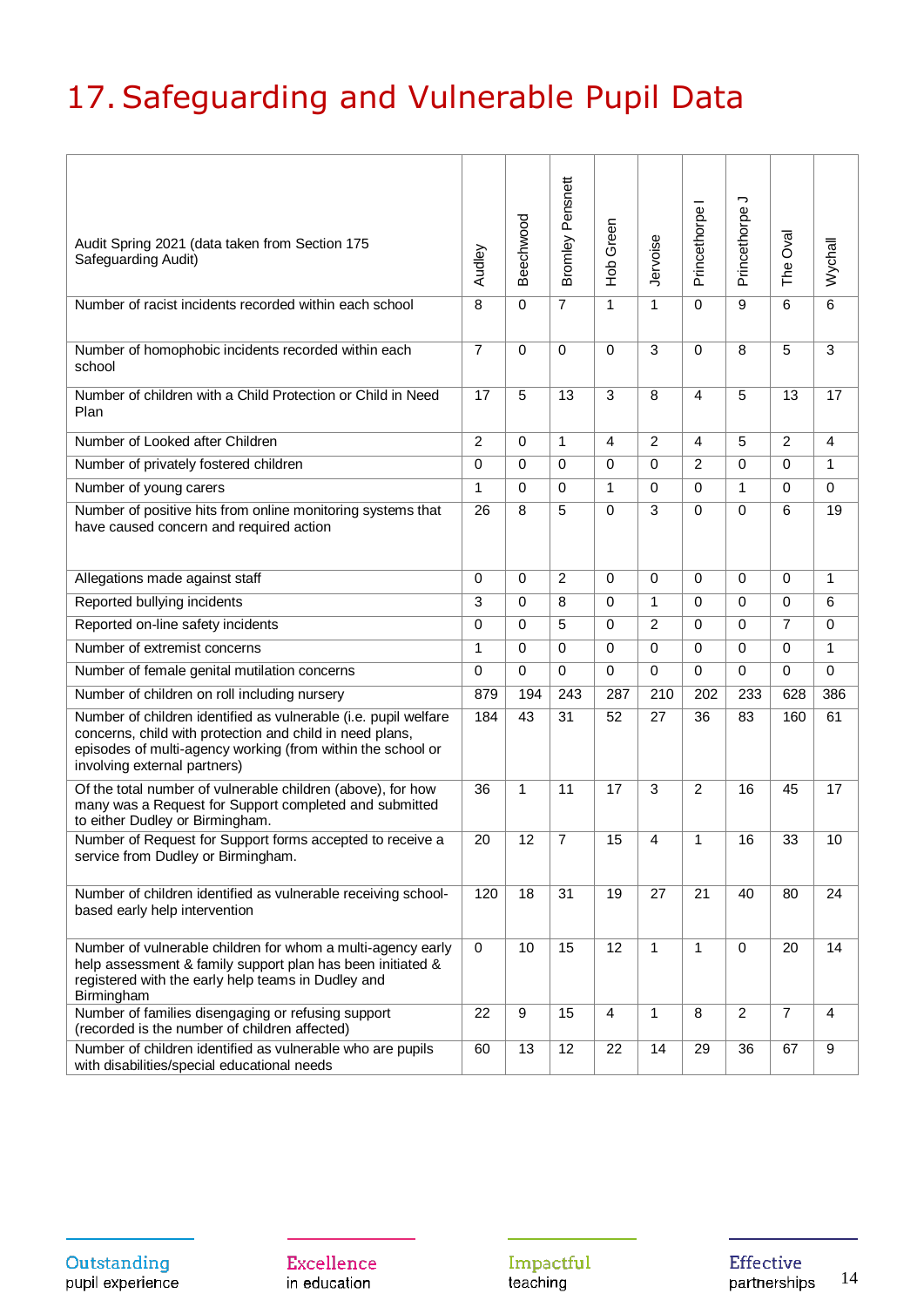# <span id="page-14-0"></span>18.Attendance % (Yr1 to Yr6)

|                                            | Audley | Beechwood | ≠<br>Bromley<br>Pensnett<br>თ<br>۵Ë | ৯<br>Φ<br>O<br>$\frac{1}{2}$<br>ᅩ | oise<br>ھر | рe<br>cethor<br>Infant<br>È | pe<br>Princetho<br>Junior | Oval<br>The | Wychall |
|--------------------------------------------|--------|-----------|-------------------------------------|-----------------------------------|------------|-----------------------------|---------------------------|-------------|---------|
| Unauthorised Absence                       | 3%     | 3%        | 3%                                  | 2%                                | 4%         | 2%                          | 2%                        | 2%          | 5%      |
| <b>Authorised Absence</b>                  | 6%     | 4%        | 4%                                  | 3%                                | 4%         | 6%                          | 5%                        | 4%          | 3%      |
| Attendance rate                            | 91%    | 93%       | 93%                                 | 95%                               | 92%        | 92%                         | 93%                       | 94%         | 92%     |
| Number of pupils being persistently absent | 33     | 39        | 60                                  | 31                                | 41         | 21                          | 59                        | 16          | 28      |

### <span id="page-14-1"></span>19.Annual Exclusion Data 2020 / 2021

|                         | Number of<br>Permanent exclusions |             |             |  | Number of<br>Fixed term exclusions |                  |                |  |
|-------------------------|-----------------------------------|-------------|-------------|--|------------------------------------|------------------|----------------|--|
|                         | Aut 2020                          | Spr 2021    | Sum 2021    |  | Aut 2020                           | Spr 2021         | Sum 2021       |  |
| Audley                  | $\pmb{0}$                         | $\mathsf 0$ | $\pmb{0}$   |  | 8                                  | $\overline{c}$   | $\,6\,$        |  |
| The Oval                | $\mathbf 0$                       | $\mathbf 0$ | $\pmb{0}$   |  | $\overline{4}$                     | $\overline{4}$   | $\mathbf{3}$   |  |
| Hob Green               | $\mathbf 0$                       | $\mathbf 0$ | $\mathbf 0$ |  | $\overline{c}$                     | $\pmb{0}$        | 4              |  |
| <b>Bromley Pensnett</b> | $\mathbf 0$                       | $\mathbf 0$ | $\mathbf 0$ |  | 19                                 | 8                | 12             |  |
| Beechwood               | $\mathbf 0$                       | $\mathbf 0$ | $\pmb{0}$   |  | $\mathbf 0$                        | $\overline{2}$   | $\pmb{0}$      |  |
| Princethorpe Infants    | $\pmb{0}$                         | $\mathbf 0$ | 0           |  | $\overline{2}$                     | $\boldsymbol{0}$ | $\mathbf 0$    |  |
| Princethorpe Junior     | 1                                 | $\pmb{0}$   | $\pmb{0}$   |  | 8                                  | $\mathbf{3}$     | 10             |  |
| Jervoise                | $\mathbf 0$                       | $\mathbf 0$ | $\mathbf 0$ |  | $6\phantom{1}$                     | 1                | $\overline{7}$ |  |
| Wychall                 | $\mathbf 0$                       | $\pmb{0}$   | $\pmb{0}$   |  | 17                                 | 8                | 15             |  |

Excellence in education

Impactful teaching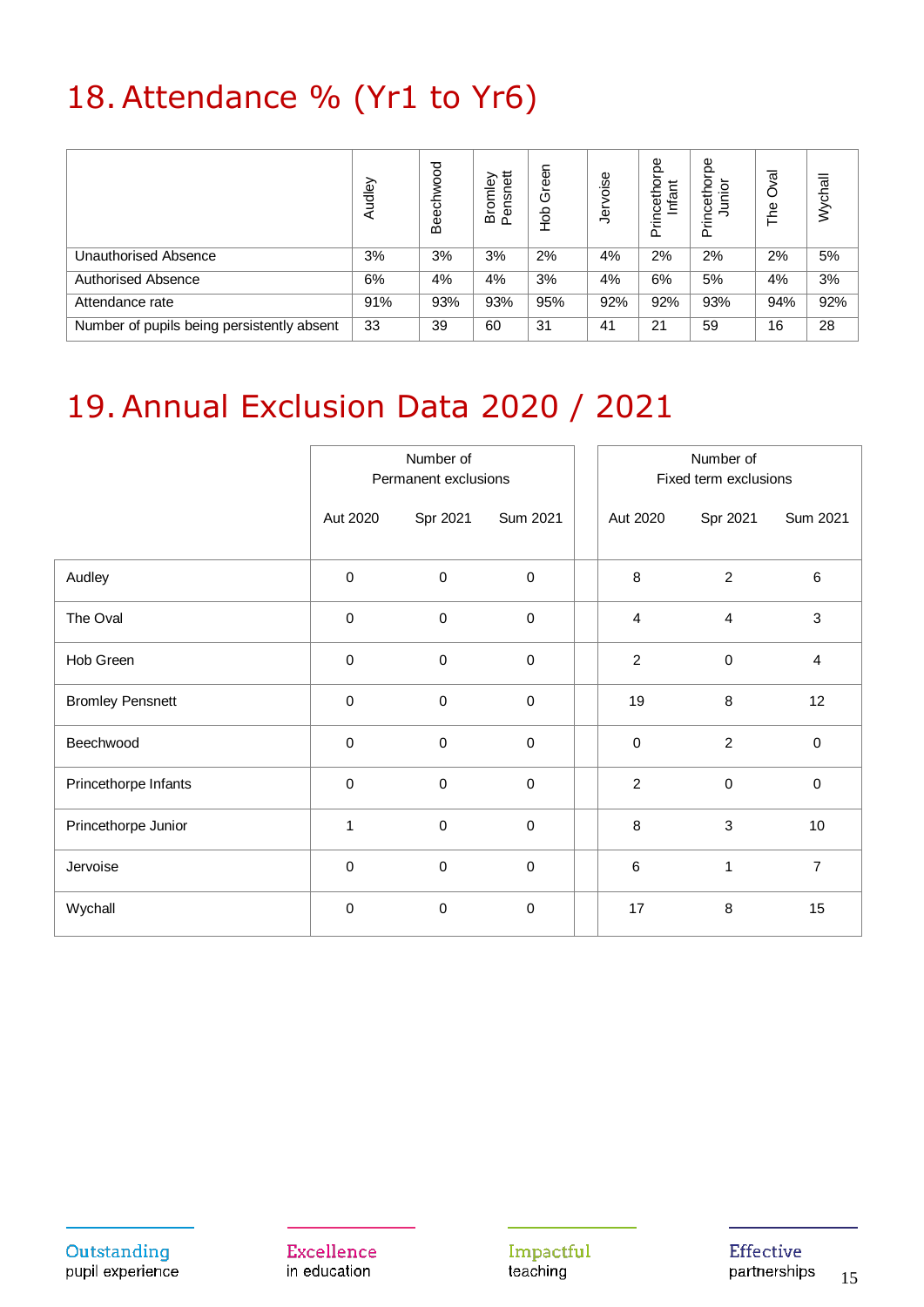### <span id="page-15-0"></span>20.Approval and review dates of relevant Trust policies and procedures

| <b>Policy</b>                                                     | Date of last review | Date of next review                    |
|-------------------------------------------------------------------|---------------------|----------------------------------------|
| Safeguarding/child protection and<br>Associated Covid-19 Addendum | September 2020      | December 2020 (or earlier as required) |
| Online safety (including sexting)                                 | September 2020      | September 2021                         |
| Children going missing from education                             | September 2020      | September 2021                         |
| Allegations made against staff                                    | September 2020      | September 2021                         |
| Anti-bullying                                                     | September 2020      | September 2021                         |
| Behaviour                                                         | September 2020      | September 2021                         |
| Health and safety                                                 | <b>July 2020</b>    | <b>July 2021</b>                       |
| Safer Recruitment and DBS                                         | September 2020      | September 2021                         |
| Staff code of conduct                                             | <b>July 2020</b>    | <b>July 2021</b>                       |
| Whistleblowing                                                    | <b>July 2020</b>    | <b>July 2021</b>                       |

Outstanding pupil experience Excellence in education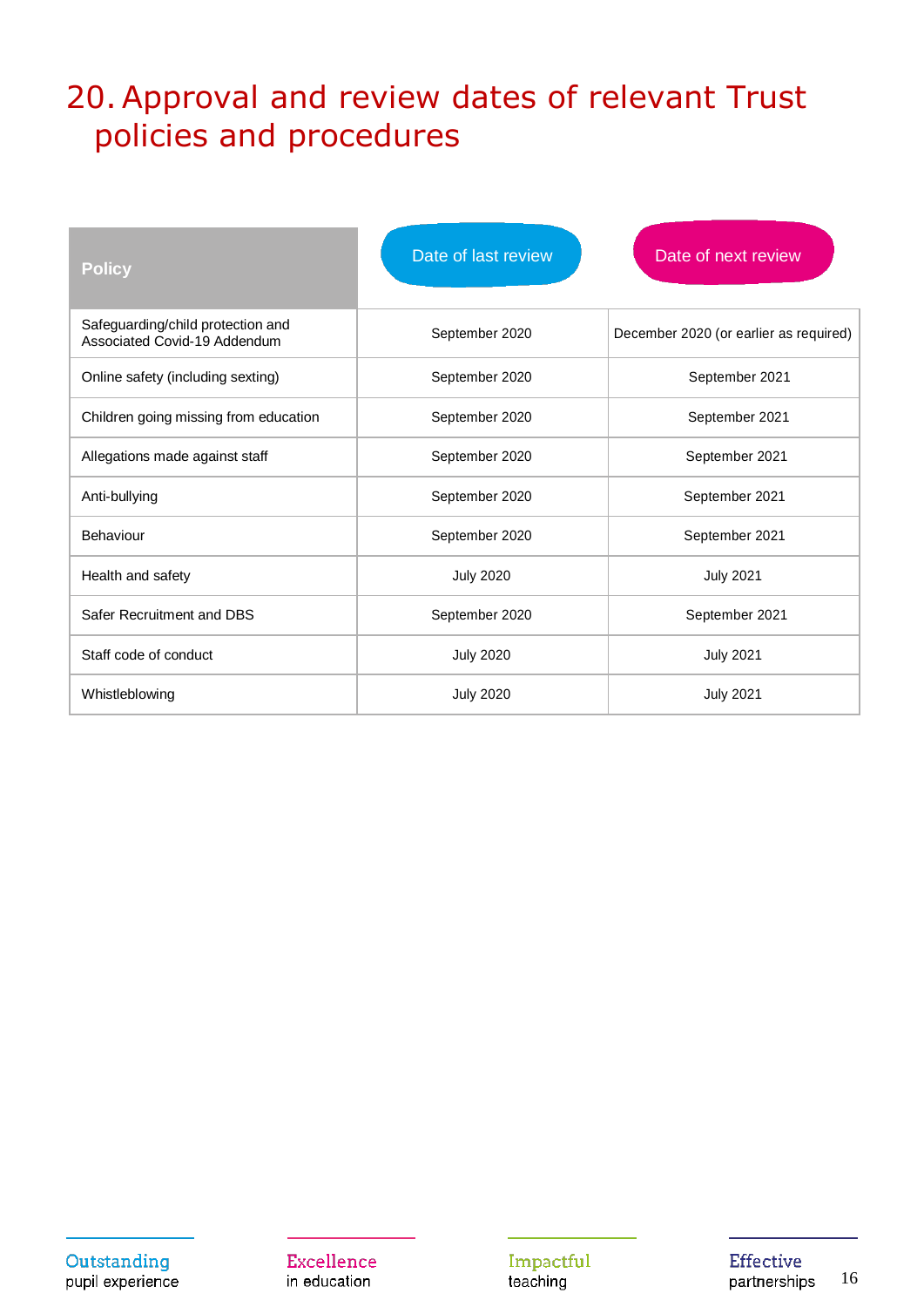# <span id="page-16-0"></span>21. Trust strengths

#### Trust Strengths

- Continued strengthening of *culture of safeguarding* through co-ordinated and collaborative approach to management of covid pandemic.
- Procedures fully reviewed in line with DfE *Covid-19 Guidance to Educational Settings*.
- July 2020 Trust Safeguarding Policies and Procedures reviewed in line with *KCSiE 2020* and in preparation for *KCSiE 2021.*
- Cross Trust DSL Group meeting virtually throughout period of pandemic.
- Section 175 Safeguarding Audits completed for all schools and analysed to establish common improvement priorities.
- *Children's Safeguarding Boards* re-established in Spring Term 2021.
- Ongoing online programme of CPD for all school staff and trustees.
- Appointment of Trust Inclusion Lead.
- Robust *Single Central Register* compliance processes.
- Effective use of EEF Support Toolkits and Guidance.
- Effective use of the Key's Safeguarding Training Centre.

Impactful teaching

**Effective** partnerships<sup>7</sup>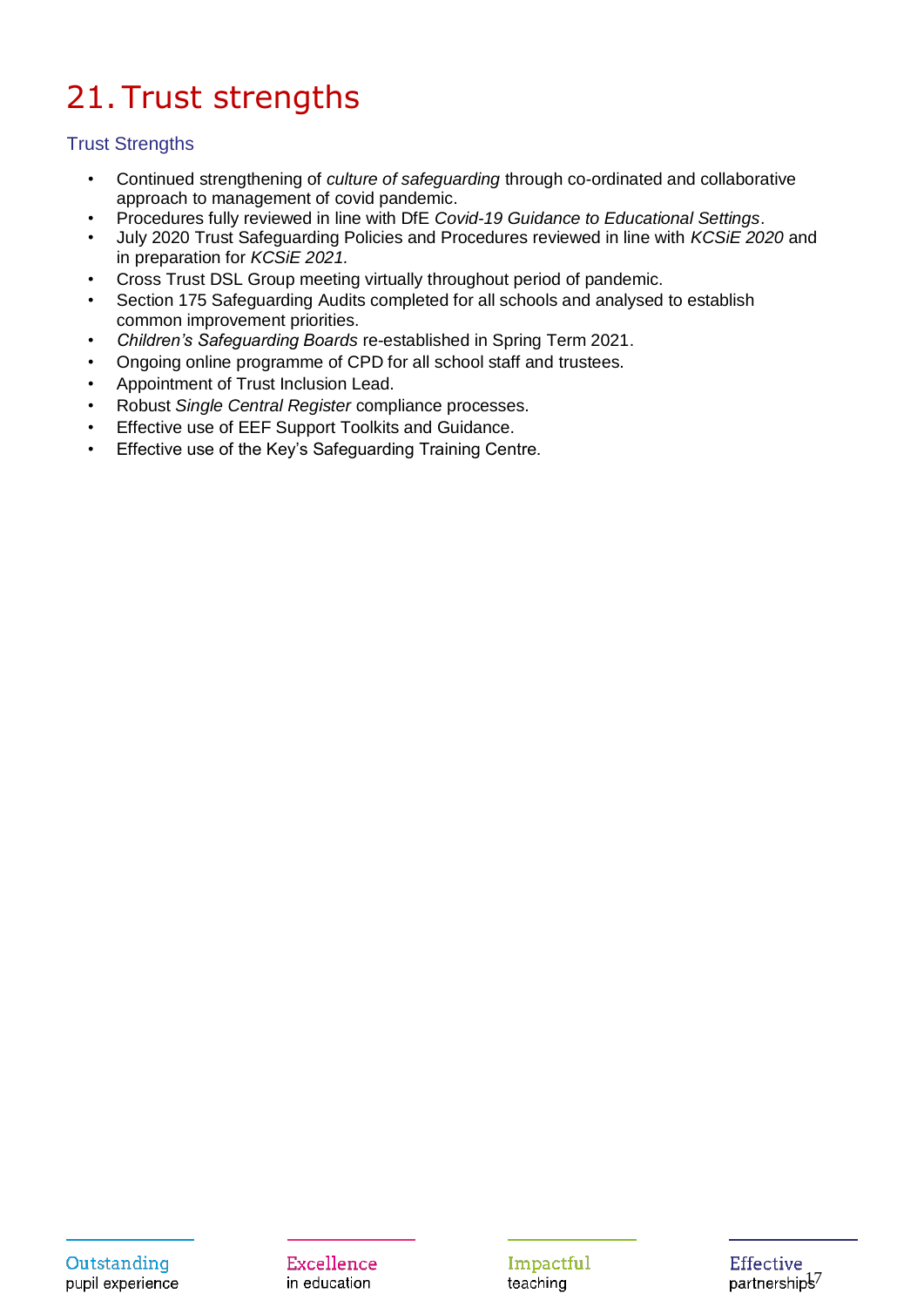### <span id="page-17-0"></span>22.Safeguarding Improvement Priorities for Academic Year 2021/22

| Improvement priorities for 2021/22                                                                                                                                                                                                                                        | Actions to achieve this                                                                                                                                                                                                                                                                                                                                                                                                              |
|---------------------------------------------------------------------------------------------------------------------------------------------------------------------------------------------------------------------------------------------------------------------------|--------------------------------------------------------------------------------------------------------------------------------------------------------------------------------------------------------------------------------------------------------------------------------------------------------------------------------------------------------------------------------------------------------------------------------------|
| Single Central Record and CPOMS                                                                                                                                                                                                                                           | Continue to maintain robust Single Central Record and training for<br>$\bullet$<br>headteachers, designated safeguarding leads, lead trustees and<br>school business managers<br>Commission external expertise to evaluate<br>$\bullet$<br>Improve consistency of reporting using CPOMS<br>$\bullet$                                                                                                                                 |
| Covid-19 Autumn Winter Plan<br>2021 - 22.                                                                                                                                                                                                                                 | Keep Outbreak Management Plans and associated risk<br>$\bullet$<br>assessments updated<br>Promote and support government vaccination programme<br>$\bullet$<br>Review School Critical Incidents Policies and Procedures<br>Maintain effective Remote Education provision<br>Review use and impact of government catch-up premium funding<br>alongside associated plans                                                               |
| <b>Build UNICEF Sustainable Development Goals</b><br>into safeguarding planning.                                                                                                                                                                                          | Work specifically towards goals 3,4,10 and 16<br>Goal 3 - Good Health and Wellbeing<br>$\bullet$<br>Goal 4 - Quality Education<br>$\bullet$<br>Goal 10 - Reducing Inequalities<br>Goal 16 - Peace, justice and Strong Institutions                                                                                                                                                                                                   |
| Maintain high levels of online safety through<br>collaborative effort between DPO, IT Leads and<br><b>DSLs</b>                                                                                                                                                            | ICT group to continue led by DPO                                                                                                                                                                                                                                                                                                                                                                                                     |
| Complete project to build new school websites<br>with fully compliant (KCSiE 2021) and easily<br>accessible safeguarding information                                                                                                                                      | Appoint Trust marketing lead to develop websites and raise profile<br>of Trust's culture of safeguarding<br>Use school parent and community Advisory Forums to consult with<br>parents/carers about the effectiveness and accessibility of school<br>and Trust safeguarding information                                                                                                                                              |
| Introduce Trust Wellbeing Forum involving all<br>stakeholders to give consideration to all aspects<br>of physical and mental health.                                                                                                                                      | Create terms of reference for group, inviting involvement from all<br>schools, trustees and central team<br>Agree set of immediate and evidence based improvement priorities                                                                                                                                                                                                                                                         |
| Conduct a scoping exercise to consider<br>benefits of employing multi-agency staff as<br>a bespoke team to support the Trust's<br>most vulnerable pupils<br>Introduce and implement Trust wide approach<br>and training with regard to low level<br>safeguarding concerns | Scope the shape, reach and cost of a Trust multi-agency team<br>$\bullet$<br>Talk to Virtual School Heads for Dudley and Birmingham for<br>$\bullet$<br>support and advice<br>Conduct audit of risk factors affecting most vulnerable pupils<br>using Adverse Childhood Experiences (ACE) resources and<br>materials available from Anna Freud Centre<br>Develop and implement robust policy and training provision for all<br>staff |

Excellence in education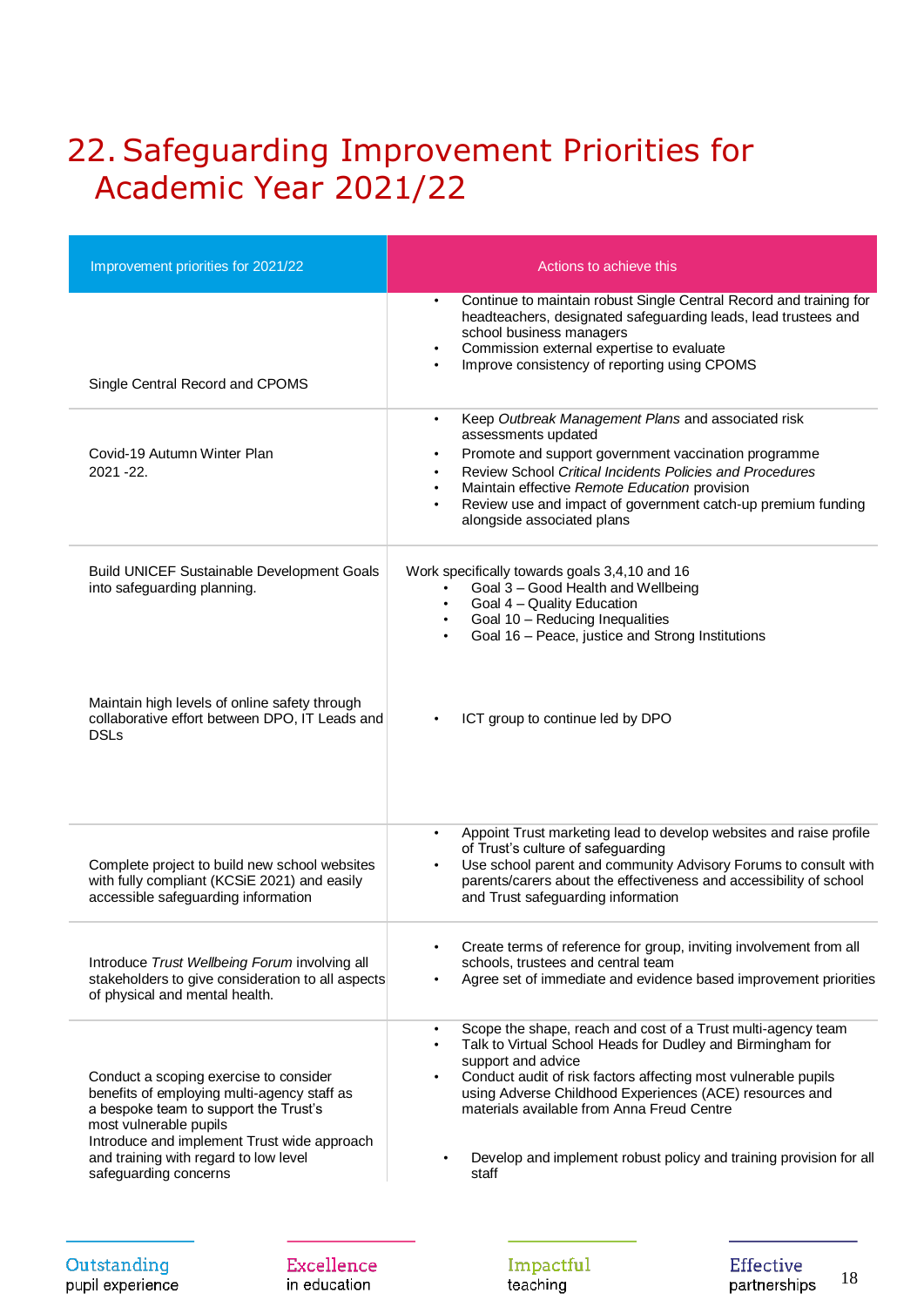### <span id="page-18-0"></span>23.Conclusion

Over a very difficult year managing the covid-19 pandemic, the Trust and its schools have worked relentlessly to maintain a strong *culture of safeguarding* and associated safe practices. There has been constant collaborative activity to secure best safeguarding practices have been shared across the Trust. This has included high quality information sharing and reflective discussions that have improved mutual understanding and organisational learning. Over the course of the year, everyday practices have been reviewed in considerable depth and additional preventative systems implemented to respond to the changing demands of the pandemic.

The impact of joined-up planning between the Trust and its schools has been significant and has led to consistency of high-quality safeguarding practices. This work has demonstrated the importance of Trust values and shared learning in terms of driving action and effective change. We are proud of our Trust's safeguarding record and would like to recognise the tremendous contribution of leaders and their teams in keeping children safe and ensuring that environments continue to be welcoming and nurturing for all children.



Outstanding pupil experience Excellence in education

Impactful teaching